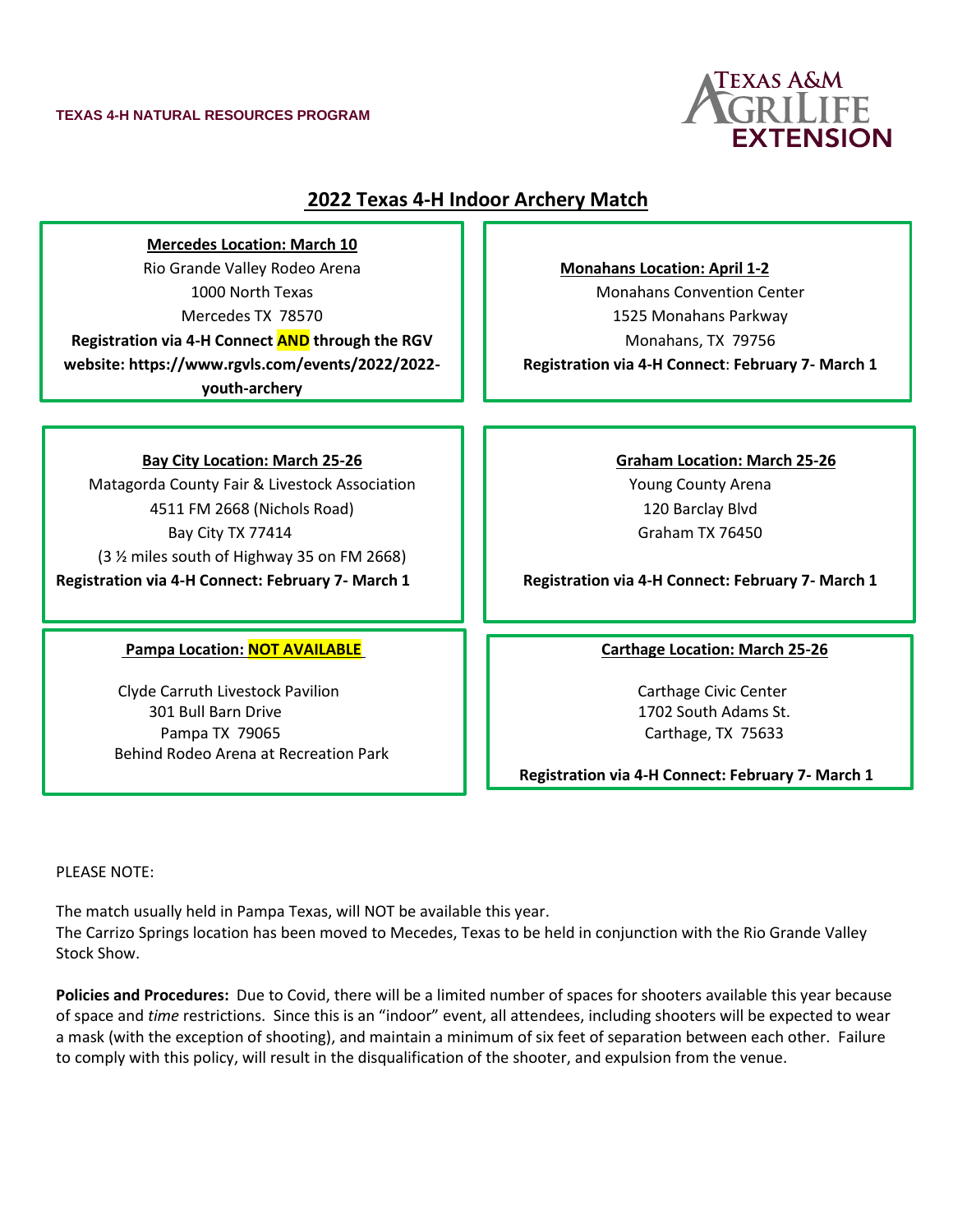**Eligibility:** Participation in the State 4-H Indoor Archery Match is open to all Texas 4-H'ers that are enrolled in the Shooting Sports project for the current year. 4-H'ers must be under the supervision of the 4-H Certified archery coach that is listed on the registration document.

The 2022 Texas 4-H Indoor Archery Match will be held in five separate locations to accommodate 4-H archers across the state. Archers may shoot at any location but must choose only one and will compete for placings among all archers in all locations. Scores from all locations will be combined upon the completion of the last match to determine overall results. Archers may choose from the flight times offered at each location and will indicate their choice on their registration. Each flight will allow a maximum number of archers (Bay City: 40 per flight; Graham: 60 per flight; Fort Stockton: 30 per flight; Carthage: 30 per flight). The registration will control that limit on a first-come-first-served-basis with each flight becoming unavailable once the flight is full. **There will be no on-site registration or payment of any kind allowed at the events. Flights may not be added on-site, however withdrawals will be accepted.**

**Flights:** All flights are approximately 4 hours in length. Arrive promptly at check-in time prior to the appropriate flight to go through equipment check, and mandatory orientation.

- Friday Evening, 5:00 p.m. check-in, Shooting begins at 6:00 p.m.
- Saturday Morning, 7 a.m. check-in, Shooting begins at 8:00 a.m.
- Saturday Afternoon, 11:30 PM check-in, Shooting begins at 1:00 p.m.

For the Mercedes shoot schedule and start times, see the Rio Grande Valley Stock Show website: **https://www.rgvls.com/events/2022/2022-youth-archery**

**Registration:** Due to limited numbers of archers in each flight, it is recommended to register as soon as registration opens. Flights will close when the maximum limit of archers is reached on the registration process. Registration will be conducted by each individual shooter on 4-H Connect; [\(https://texas.4honline.com\)](https://texas.4honline.com/). **There will be no on-site registration or payment of any kind allowed at the events. Flights may NOT be added on-site, however withdrawals will be accepted.** Any actively enrolled 4-H member is eligible to participate (with county/club approval).

Registration Dates:

Mercedes: Fort Stockton: February 7-March 1 Graham: February 7- March 1 Bay City: February 7- March 1 Carthage: February 7- March 1

Registration Fees: \$45 Registration + \$5 Target Fee\* = \$50 Total Fee per Equipment Class Entry (maximum of TWO classes per individual, **participants may NOT repeat the same equipment class**)

\*Target Fee: this fee will be collected for the specific purpose of aiding in covering the costs of maintenance, repair, and replacement of the large number of target backs necessary to hold this event. Target Fees collected will only be used for this purpose.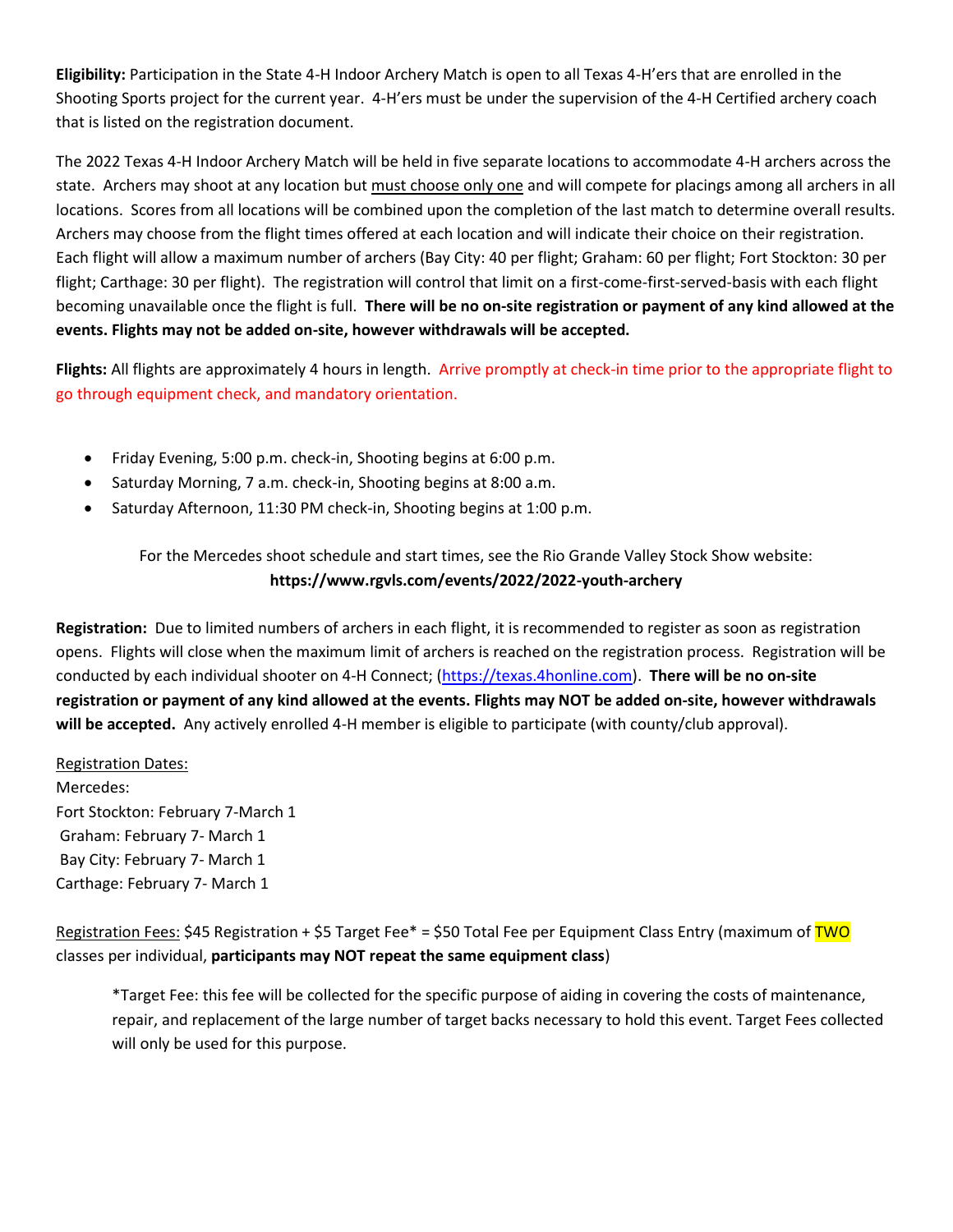## **Age Divisions:**

1. Age Requirements

Youth may participate in 4-H year from September 1st of grade three through August 31st following completion of grade twelve, with these age restrictions:

- Minimum age 8 (in addition to being in the 3rd grade)
- Maximum age 18 (as of August 31, 2022)
- Special education youth who are older than 19 and have not graduated from high school may participate in 4-H Youth Development programs as members, with approval by the county Extension agent. Participation is limited to the club or county level. County Extension staff have the option, on a case-by-case basis, to allow Special Education youth older than 19 to participate in competitive events at the club or county level.
- 2. Texas 4-H Member Categories
	- **Junior**: Grades 3, 4, and 5
	- **Intermediate**: Grades 6, 7, and 8
	- **Senior**: Grades 9, 10, 11, and 12
- ❖ Each age division will have a 'First Year' class open to anyone within the division that is new to archery (in their first year) and a first time shooter in this event. The 'First Year' class is for entry level archers. Entry in the 'First Year' class is optional. If this option is taken, the archer will be classified as a 'First Year' archer for every equipment class in which they register.

**Course of Fire:** The match consists of standard FITA (Federation of International Target Archery) targets (9 meter or 18 meter indoor rounds).



The 9 meter course will be set up for the Junior 'First Year' class ONLY and will consist of 10 ends of 3 arrows each (30 arrows total; 300 points possible).

The 18 meter course will be set up for all age divisions Junior through Sr. and 'First Year' classes within Intermediate, and Sr. and will consist of 20 ends of 3 arrows each (60 arrows total; 600 points possible). There will be a brief break between the  $10^{th}$  and  $11^{th}$  ends.

**Targets:** Recurve, Barebow, and NASP archers will compete on the 60 cm FITA face and all compound archers will compete on the 40 cm FITA face. The use of 3 Spot targets is the option of the shooter and must be declared with enough time to provide the appropriate target on the range.

**Equipment Classes:** Barebow, Recurve, Compound Aided, Compound Unaided, and NASP (National Archery in Schools Program). Archers may register in up to three equipment classes if they so choose.

- Bare Bow (longbow or recurve) Bows may not be equipped with sights or sighting marks. Mechanical release aids are not permitted. Kisser buttons are not permitted; cushion plungers are not permitted.
- Recurve Bows may be equipped with a single sighting device, single pin, multiple pin, or hunting style sights; may not be equipped with string peeps or string marks for rear sights. Mechanical release aids are not permitted.
- Compound Aided Bows may be equipped with magnified sights and stabilizers. Mechanical release aids are permitted. Bows MAY NOT be equipped with any electronic devices.